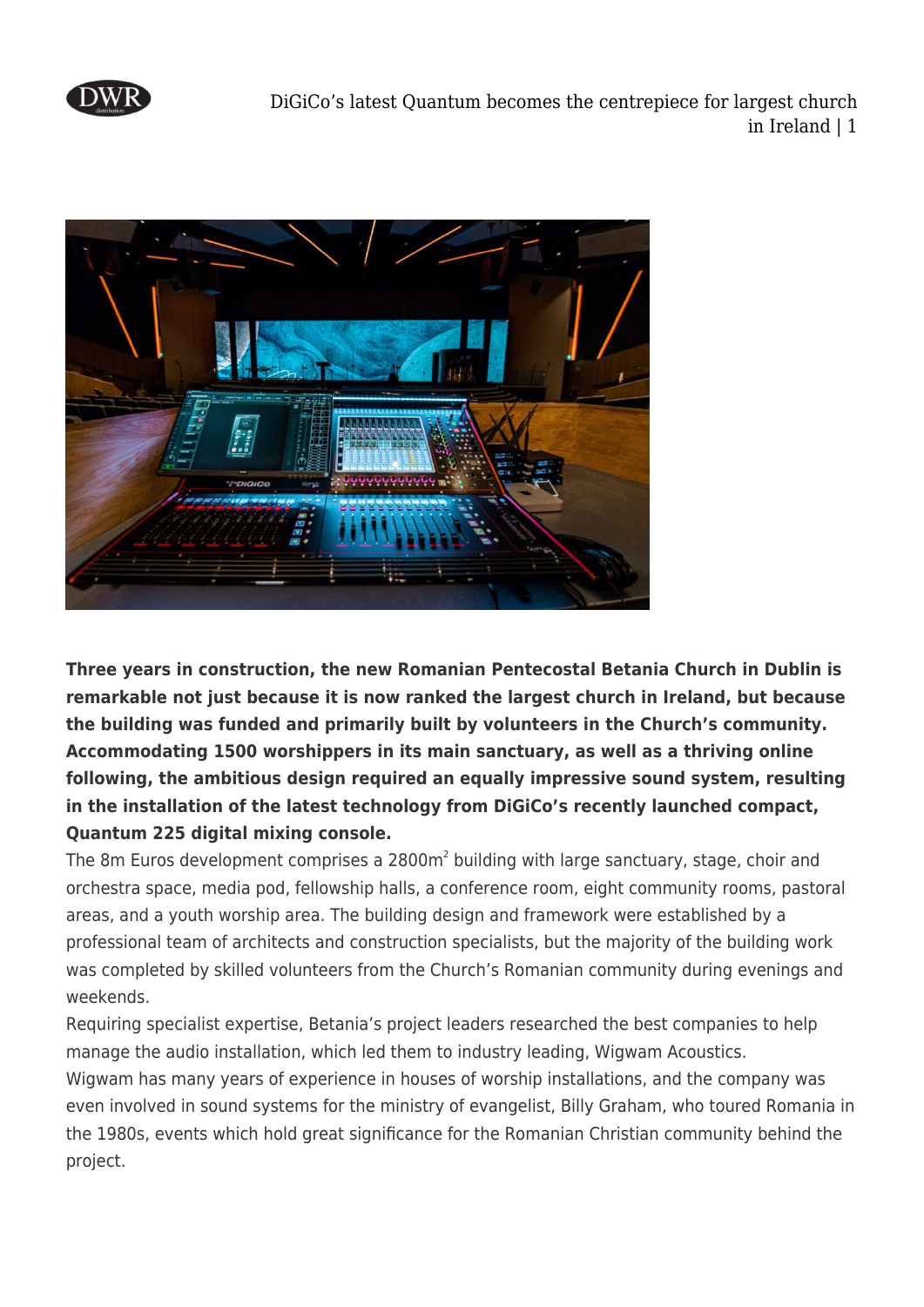

DiGiCo's latest Quantum becomes the centrepiece for largest church in Ireland | 2

"Betania Church needed to invest in an audio system and infrastructure with capacity to manage not only the size of the sanctuary and congregation but also a versatile roster of events from worship services and musical performances to conferences and broadcasts. Furthermore, during COVID-19 lockdown, the Betania team responded to the challenge of an online worship environment, hosting live streaming events for the congregation. Their efforts were so successful, budget was also allocated to invest in media facilities to enhance their broadcast productions," explains Tim Mortimer, System Integration Project Manager at Wigwam. "With so many features on the spec list, DiGiCo was clearly the brand of choice."



Sam Brio, FOH Engineer for Betania Church

Wigwam was appointed to supply all cabling and hardware for the audio system, comprising the latest offering from DiGiCo's premium Quantum portfolio, the Quantum 225 compact digital console. Tasked with running FOH and monitor duties in the main sanctuary, the Quantum 225 is installed at the FOH position, and fitted with a Waves network card to interface to a Waves server for access to plugins. Linked to the Quantum 225 console, an MQ-Rack compact MADI unit is also installed to support broadcast and live streaming events. The MQ-Rack splits off to a second DiGiCo console, an SD9, installed in a dedicated broadcast room, and fitted with a UB MADI interface for recording and playback.

"Wigwam was excited to be able to offer the latest console from DiGiCo's exceptional Quantum